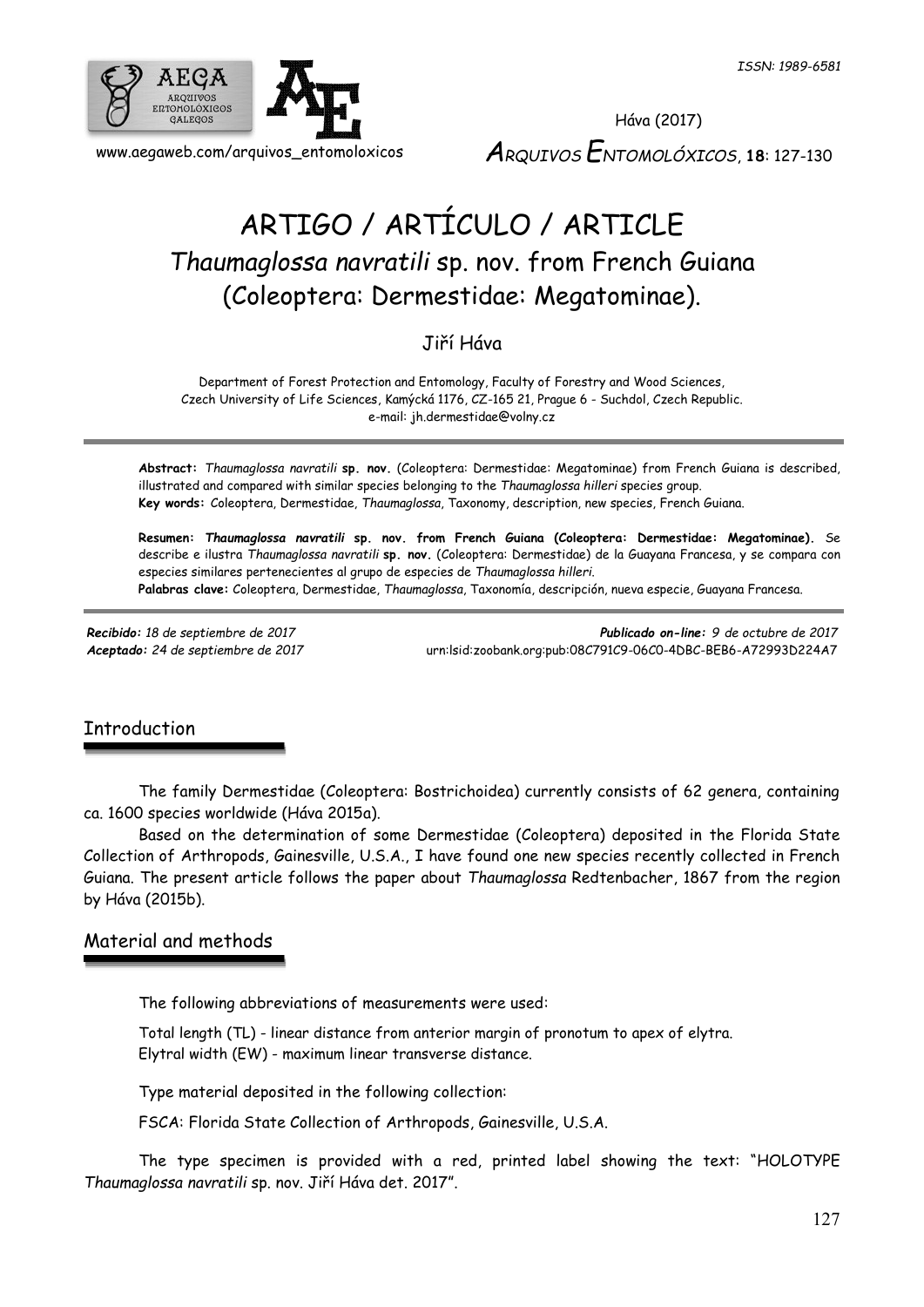### Results

*Thaumaglossa navratili* **sp. nov.** (Figs. 1-6)

**Type material.** Holotype (♂): French Guiana, Amazon Nature Lodge, 30 km SE Roura on Kaw Rd., 2-8-VI-2005, J.E. Eger & M.T. Messenger coll., (FSCA). (Map 1).

#### **Description.**

**Male:** Body (TL: 2.5 mm, EW: 1.9 mm), strongly convex, ovate, widest at humeri, black and brown on dorsal surface; head, antennae brown, legs light-brown; body covered with black and yellow setation. Antennae with 11 antennomeres with characteristic morphology: the last  $(11<sup>th</sup>)$  antennomere narrowly leaf-shaped, covered densely with ligth-brown, erect setation (Fig. 3). The remaining segments of antenna narrow and oblate. Antenna occupies the whole cavity of the antennal fossa. Antennal fossa completely open along the whole length of lateral margin of the pronotum (hypomeron), occupying all hypomeron, deeply excavated, floor of fossa



**Map 1.-** Type locality of *Thaumaglossa navratili* **sp. nov.**

microscopically punctate. Pronotum (Fig. 2) shine, brown with discal black, large spot, densely punctated, covered by short, yellow setation. Elytra shine, black, coarsely punctated on humera and on first half, other parts densely punctated, covered with black, short setation. Epipleuron black, coarsely punctated. Scutellum triangular, visible. Prosternum intensely punctate on disc, without impunctate median line. Mesosternal disc with large punctation. Abdominal visible ventrites brown with yellow setation (Fig. 5). Pygidium (Fig. 6) brown, with golden-yellow setation. Male genitalia as in Fig. 4.

**Female:** Unknown.

**Differential diagnosis.** The new species belongs to the *Thaumaglossa hilleri* species group. The group is represented in the Neotropical and Nearctic Regions by three species: *T. americana* (Jayne, 1882), *T*. *cognatoi* Háva, 2015 and *T. anthrenoides* (Pic, 1918). The new species differs from the three known species by the characters mentioned in the following key.

#### **Identification key to the known Nearctic and Neotropical species of the** *Thaumaglossa hilleri*  **species group** (modified from Háva 2015b)

|      | A(B) Pronotum brown and black (Fig. 2); abdomen brown; pyqidium |                             |
|------|-----------------------------------------------------------------|-----------------------------|
|      |                                                                 |                             |
|      | B(A) Pronotum black.                                            |                             |
| 1(2) | Abdomen uniformly orange-light brown; pygidium light brown with |                             |
|      |                                                                 | T. anthrenoides (Pic, 1918) |
| 2(1) | Abdomen bicolorous, ventrite I black, II-V Brown.               |                             |
| 3(4) |                                                                 | T. cognatoi Háva, 2015      |
|      | 4(3) Pygidium light brown with light brown setation (U.S.A.)    | T. americana (Jayne, 1882)  |

**Etymology.** Patronymic, dedicated in memoriam to my friend and coleopterologist Vladimír Navrátil (\*1972-†2017).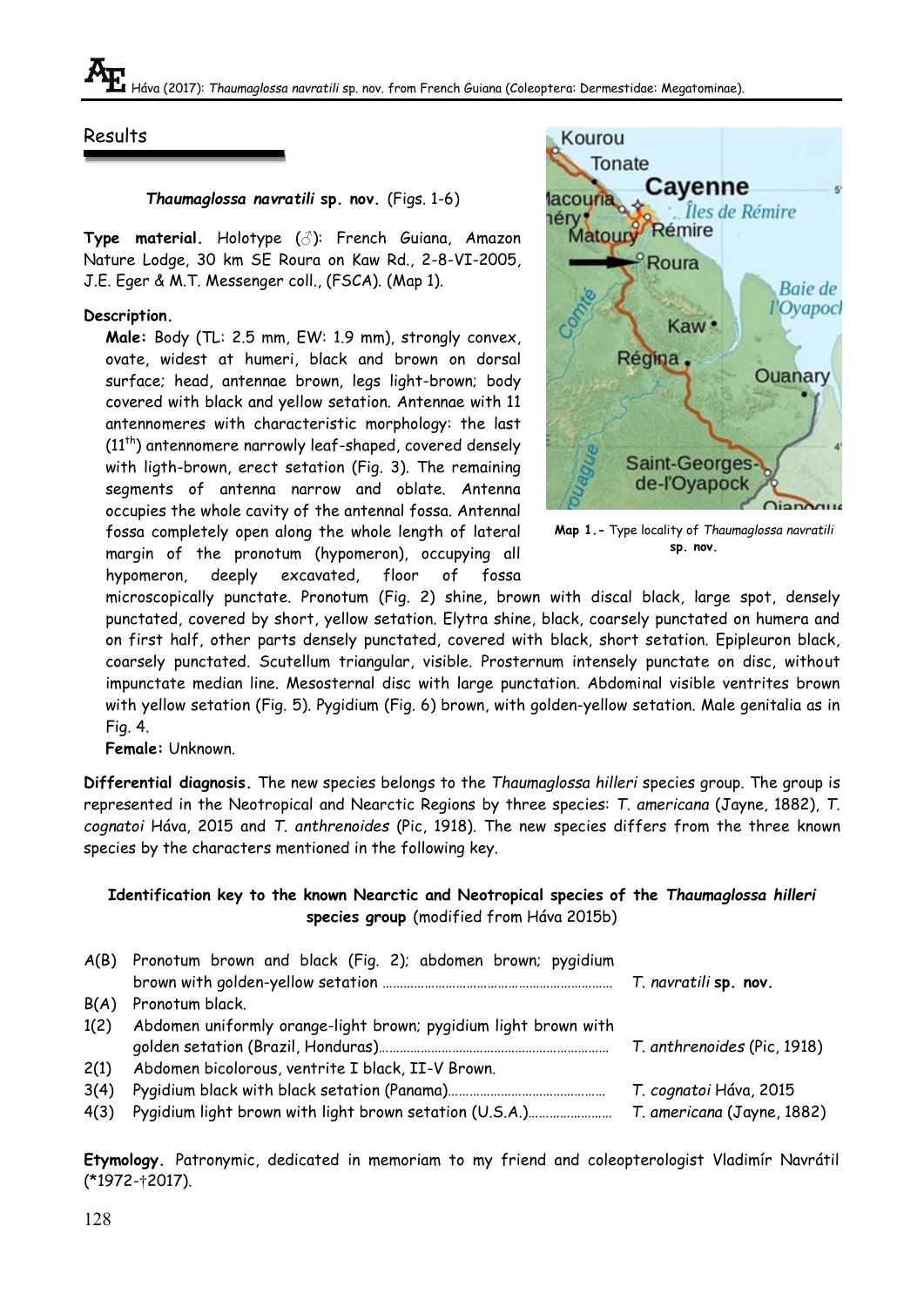

**Figs. 1-6.-** *Thaumaglossa navratili* **sp. nov. 1.-** Habitus, dorsal aspect. **2.-** Pronotum. **3.-** Antenna of male. **4.-** Male genitalia. **5.-** Abdomen. **6.-** Pygidium.